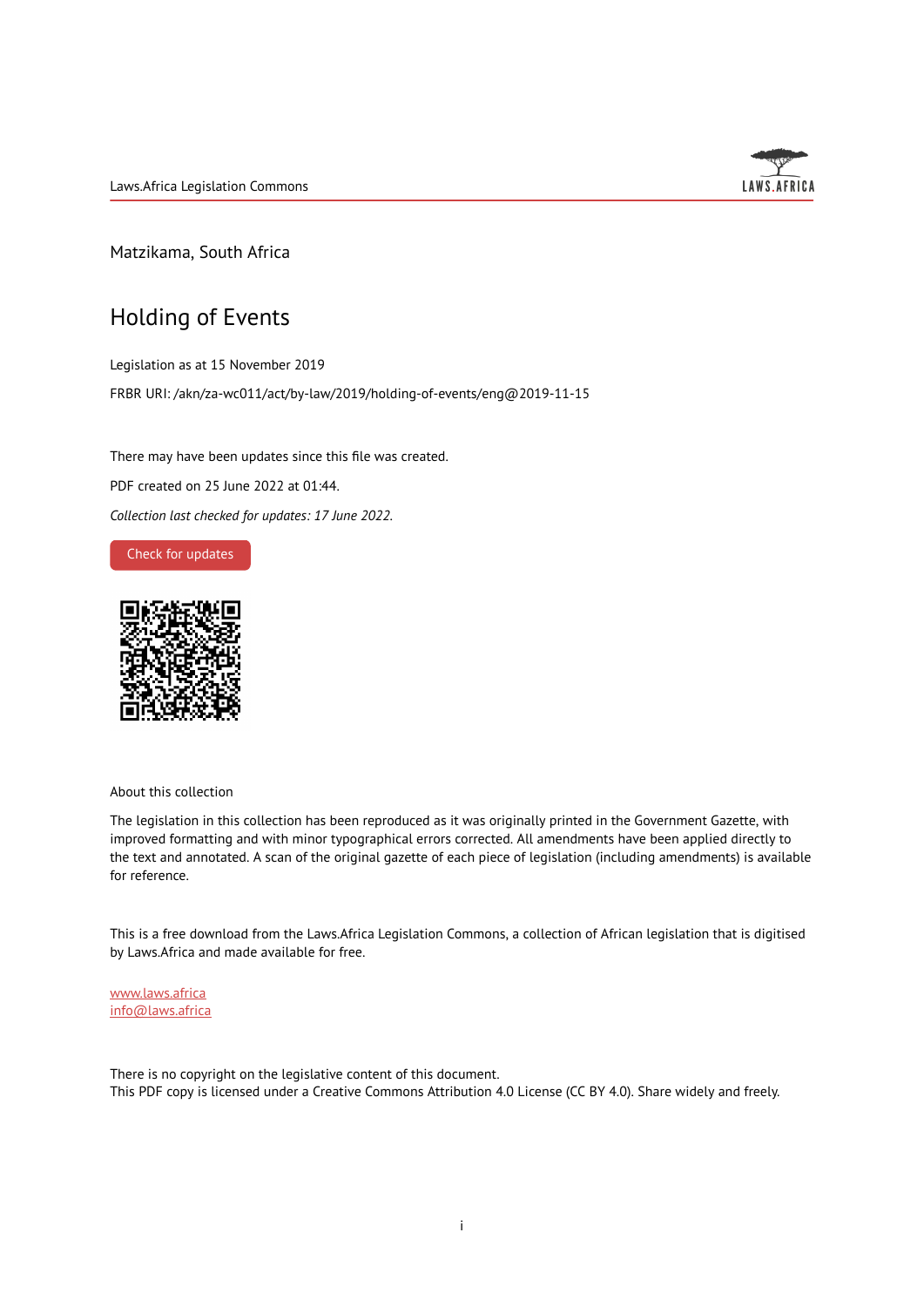| Holding of Events<br>Contents |  |
|-------------------------------|--|
|                               |  |
|                               |  |
|                               |  |
|                               |  |
|                               |  |
|                               |  |
|                               |  |
|                               |  |
|                               |  |
|                               |  |
|                               |  |
|                               |  |
|                               |  |
|                               |  |
|                               |  |
|                               |  |
|                               |  |
|                               |  |
|                               |  |
|                               |  |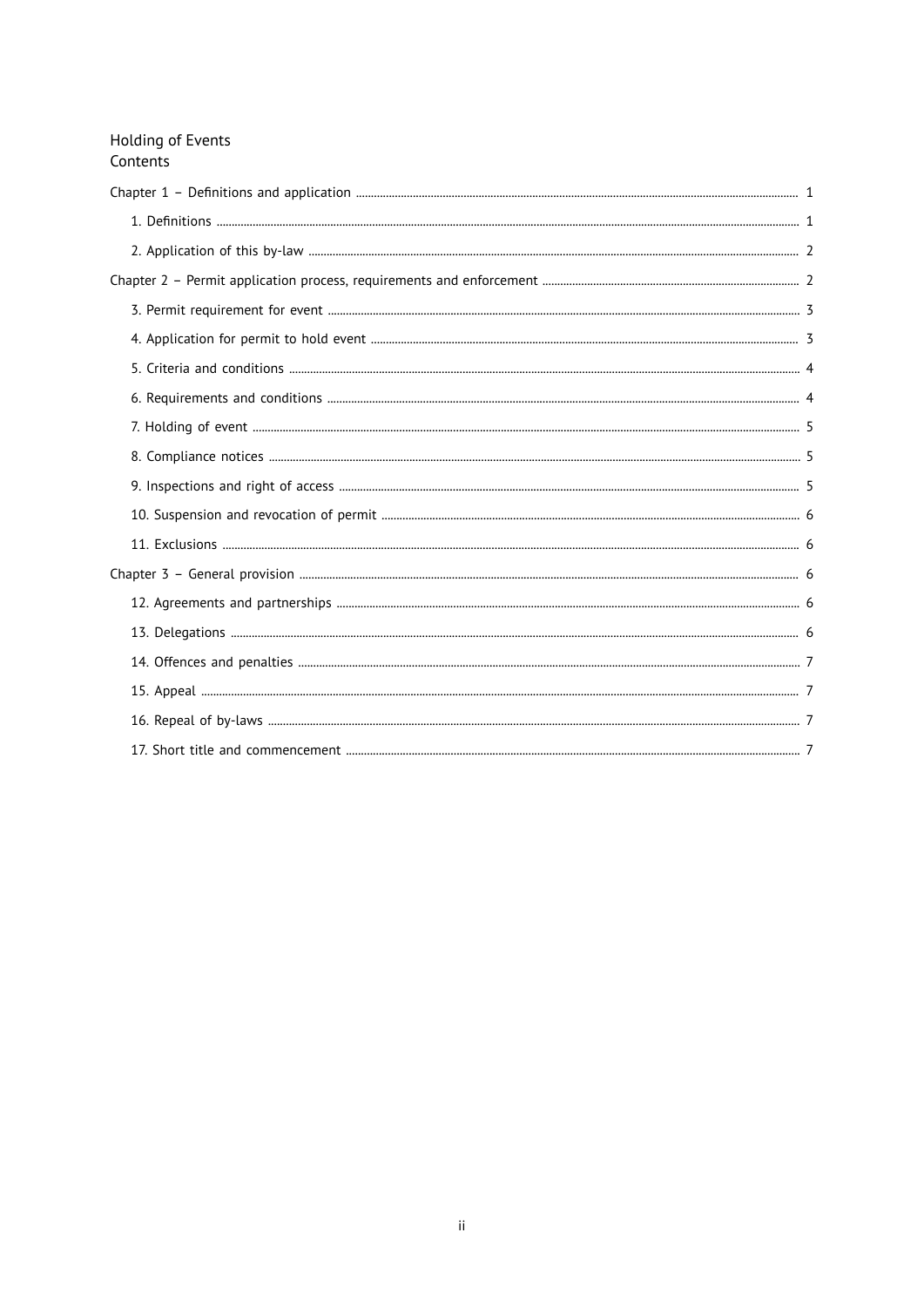# **Matzikama South Africa**

# **Holding of Events By-law, 2019**

Published in [Government](https://commons.laws.africa/akn/za-wc011/act/by-law/2019/holding-of-events/media/publication/za-wc011-act-by-law-2019-holding-of-events-publication-document.pdf) Gazette no. 8177 on 15 November 2019

#### **Commenced on 15 November 2019**

*[This is the version of this document from 15 November 2019 and includes any amendments published up to 17 June 2022.]*

<span id="page-2-0"></span>Under the provisions of section 156 of the [Constitution](https://resolver.laws.africa/resolve/akn/za/act/1996/constitution) of the Republic of South Africa, 1996, the Matzikama Municipality enacts as follows:

## **Chapter 1 Definitions and application**

## <span id="page-2-1"></span>**1. Definitions**

In this by-law, the English text shall prevail in the event of an inconsistency between the different texts, and unless the context otherwise indicates:–

"**authorised official**" means a person appointed as such in terms of [section](#page-7-4) 13(2);

"**Council**" means the municipal council of Matzikama Municipality;

"**event**" means any public gathering of not less than 20 participants excluding filming to be considered on merit based on the impact on the surrounding of the purpose built venue or alternatively in a street or at a public place or any other municipal owned property to which the public has access, for any purpose, including—

- (a) a sporting, recreational or entertainment event, including live acts;
- (b) an educational, cultural or religious event;
- (c) a business event including any marketing, public relations, promotional or exhibition event;
- (d) a charitable event, including any conference or organisational or community event;
- (e) filming which is of such a nature that it may have an effect on traffic or pedestrians or that it may draw spectators; or
- (e) any other similar event;

"**event organiser**" means a person, who applies to hold an event in terms of [section](#page-4-1) 4, whether in personal capacity or on behalf of another person, body or organisation;

"**participants**" mean spectators, the event organiser and event crew;

"**fees**" means the fees determined in terms of the Municipality's Tariff Policy;

"**municipal manager**" means the person appointed as municipal manager for the Municipality in terms of section 54A of the Local Government: Municipal Systems Act, 2000 (Act 32 of [2000\)](https://resolver.laws.africa/resolve/akn/za/act/2000/32) or a person acting as such;

"**municipality**" means the Municipality of Matzikama, established in terms of Section 12 of the Municipal Structures Act, 117 of [1998,](https://resolver.laws.africa/resolve/akn/za/act/1998/117) and includes any political structure, political office bearer, duly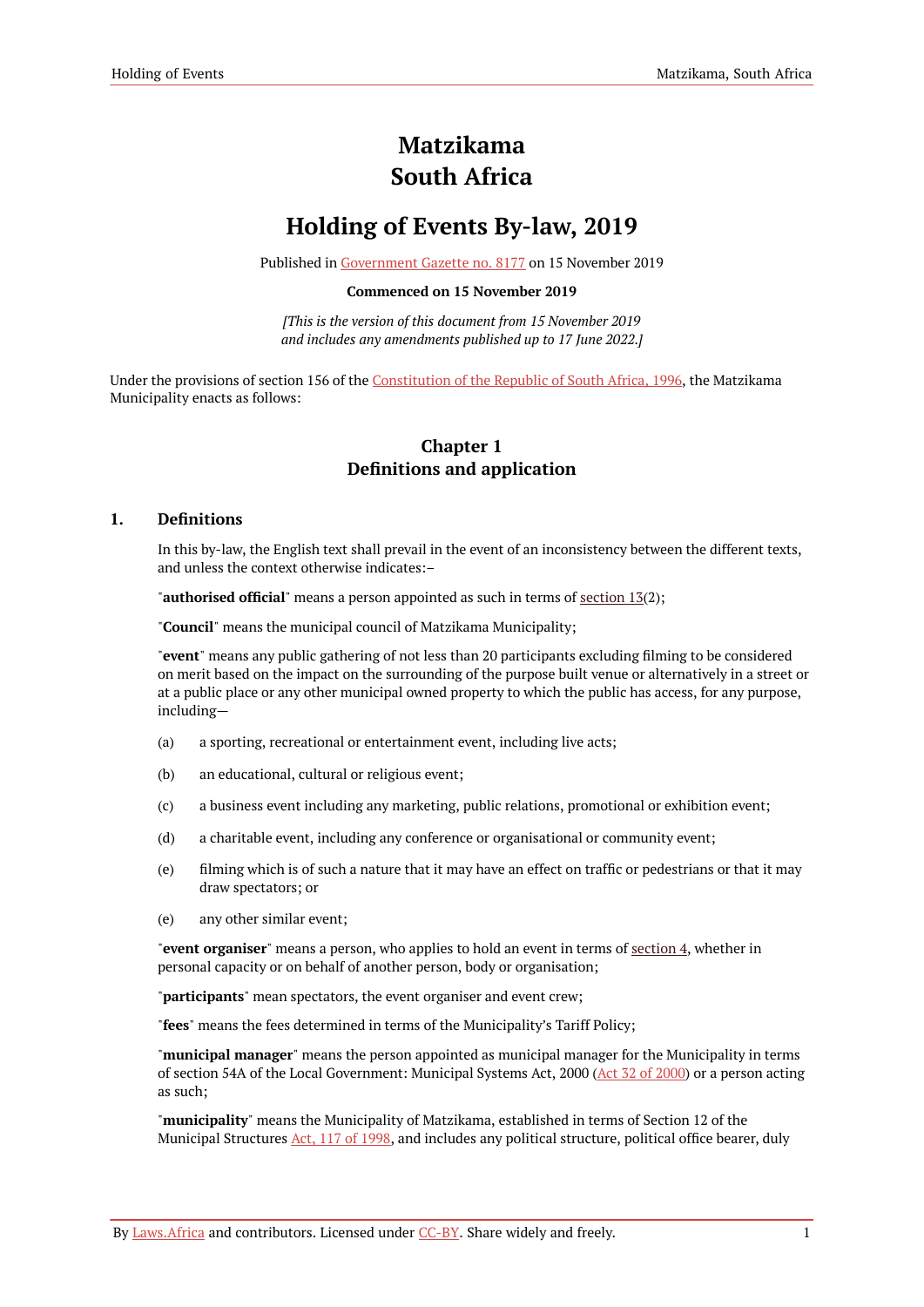authorised agent or any employee acting in connection with this by-law by virtue of a power vested in the Municipality and delegated or sub-delegated to such political structure, office bearer, agent or employee;

"**permit**" means a permit issued by the municipal manager or delegate for the holding of an event;

"**public place**" means any parking area, recreational area, area of relaxation, sport grounds,beach,open place, unused or vacant municipal land, places at any time been dedicated to the public or at any time declared or rendered as such by the Municipality or other competent authority,

"**public facilities**" means facilities providing services to the community which cannot be supplied directly to the individual land unit satisfying specific individual and/or community needs including safety; security; communication, recreation; sport; education; health; public administration; cultural and social needs generally regarded as the responsibility of a sphere of government but also provided privately when it is perceived that the government provided services are inadequate.

"**public property**" means all land owned by any organ of state and public property not registered in the name of the Matzikama Municipality that is used, managed, protected, conserved and enhanced in the interests of the whole community, e.g. road reserves, open space and state land that vests in the Municipality or is proclaimed by any other organ of state.

"**public road**" means any road, street or thoroughfare or any public place (whether a thoroughfare or not) which is commonly used by the general public or to which the public has a right of access and having been proclaimed accordingly by the Municipality and / or indicated as such on a Surveyor General approved diagram.

"**purpose-built venue**" means a venue zoned, built and suitable for the holding of specific events;

"**SANS**" means the South African National Standards contemplated in section 2 of the Standards Act, [1993](https://resolver.laws.africa/resolve/akn/za/act/1993/29), (Act 29 of 1993), and SANS followed by any number means a reference to a SANS code of practice, specification or standard of the corresponding number;

"**venue**" means any open space, enclosed or semi-enclosed temporary structure or permanent structure to which the public has access –

- (a) within which a temporary or permanent structure may be erected, where an event is to be hosted; and
- (b) which, may consist of
	- (i) seating for spectators, attendees or an audience; or
	- (ii) a playing field or a permanent or temporary podium or other area within a venue, reserved for the purposes of hosting an event;

"**venue owner**" means any person who, directly or indirectly, owns, leases, rents, acquires, or exercises the powers of an owner or occupier of a venue.

### <span id="page-3-0"></span>**2. Application of this by-law**

- (1) This by-law applies to all events held within the area of jurisdiction of the Municipality.
- <span id="page-3-1"></span>(2) In the event of a conflict between this by-law and any other by-law of the Municipality, this by-law prevails regarding the management and holding of events.

## **Chapter 2**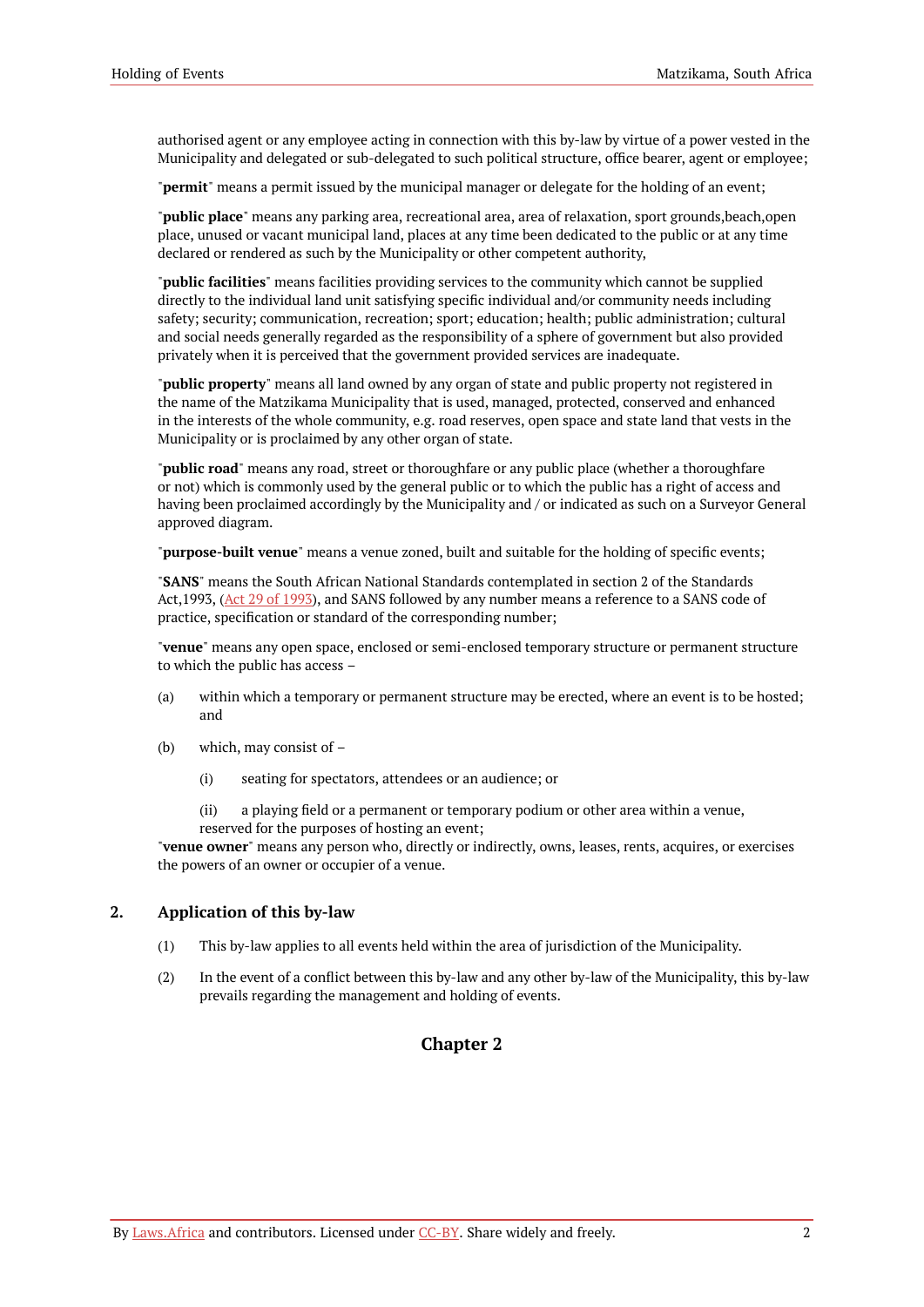# **Permit application process, requirements and enforcement**

## <span id="page-4-0"></span>**3. Permit requirement for event**

Subject to [section](#page-7-1) 11, no person may hold an event unless a permit has been issued upon application made in terms of [section](#page-4-1) 4.

## <span id="page-4-1"></span>**4. Application for permit to hold event**

- (1) A person who wants to hold or organise an event must apply in writing to the municipal manager for a permit—
	- (a) at least 30 days before the event is to take place unless, due to special circumstances, the municipal manager agrees to a shorter period;
	- (b) in cases where municipal services are required, roads or venues are to be closed or any other measures are required to be taken by the Municipality, within such period as may be determined by the municipal manager.
- (2) The application must be accompanied by the applicable fees and a deposit, as may be required, and must include the following information:
	- (a) the name of the event organiser;
	- (b) the proposed venue for the event;
	- (c) the proposed days and hours of operation for the event;
	- (d) a copy of a contract with a sub-contractor where such sub-contractor will be involved at the event;
	- (e) the services to be rendered by the Municipality if applicable;
	- (f) a copy of the contract with the venue owner, unless the applicant is the venue owner;
	- (g) the maximum number of attendees, including staff, to be allowed at the event;
	- (h) the proposed security plans for the event, including the number of security personnel and their qualifications;
	- (i) the proposed medical and safety plans for the event, including the number of medical personnel and their qualifications;
	- (j) the proposed noise control plans for the event, including volume levels of music, power of the music system and power insulation inside the building where applicable;
	- (k) the proposed parking and traffic plans for the event;
	- (l) arrangements with the health department of the West Coast District Municipality with regard to food safety control at the event;
	- (m) evidence, to the satisfaction of the municipal manager, that appropriate public liability insurance cover is in place for the event;
	- (n) waste management and sanitation plans and access to potable water; and
	- (o) any other information as may be requested by the municipal manager.
- (4) The municipal manager must approve or refuse an application within a reasonable time.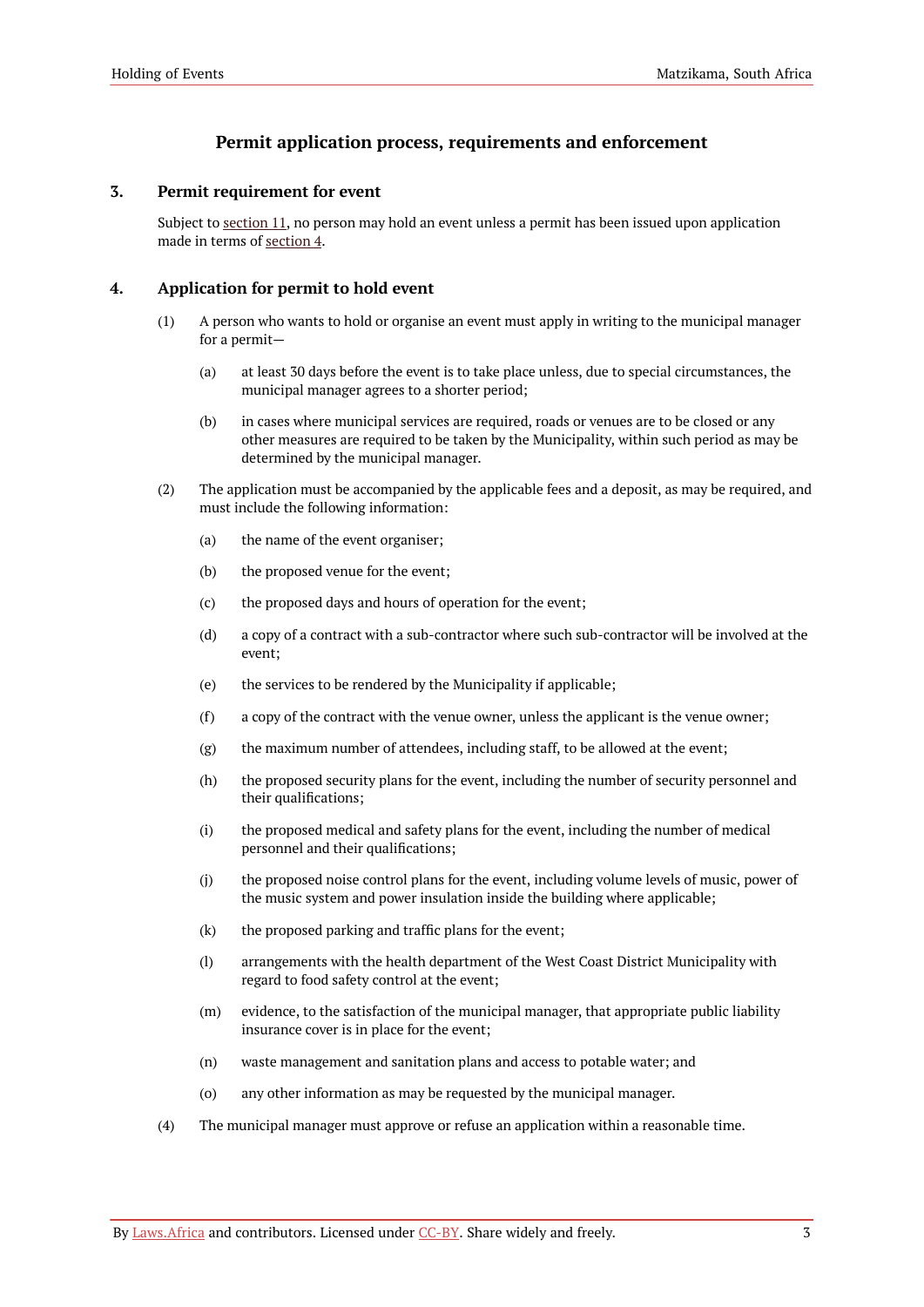- (5) If the municipal manager refuses an application, he or she must provide written reasons for the refusal to the applicant.
- (6) The issuing of a permit does not exempt any person of the obligation to comply with any other law.

## <span id="page-5-0"></span>**5. Criteria and conditions**

- (1) The municipal manager must consider an application for a permit in accordance with the following criteria, where applicable:
	- (a) the type and size of the event;
	- (b) the impact of the event on municipal services, including services relating to noise control, traffic, parking, local amenities, public places, health and the environment.
	- (c) whether the proposed use of the land complies with the applicable zoning scheme and any conditions there under; and
	- (d) any other criteria that the municipal manager determines.
- (2) The municipal manager may impose reasonable conditions in respect of the permit to protect the health and safety of the public, which conditions may include, but are not limited to-
	- (a) location and hours during which the event may be held;
	- (b) sanitation and availability of potable water;
	- (c) security and crowd management;
	- (d) parking and traffic;
	- (e) emergency and medical services;
	- (f) cleaning of the premises and the surrounding area, and waste disposal;
	- (g) insurance;
	- (h) lighting;
	- (i) fire services and safety;
	- (j) temporary construction, barricades and fencing;
	- (k) erection and removal of advertising and promotional material;
	- (l) noise levels;
	- (m) food safety control;
	- (n) a refundable deposit.

#### <span id="page-5-1"></span>**6. Requirements and conditions**

- (1) An event organiser may not advertise an event before the municipal manager approves the application and issues a permit for the event.
- (2) The Municipality is not liable for any—
	- (a) damage to or loss of any property of the event organiser; or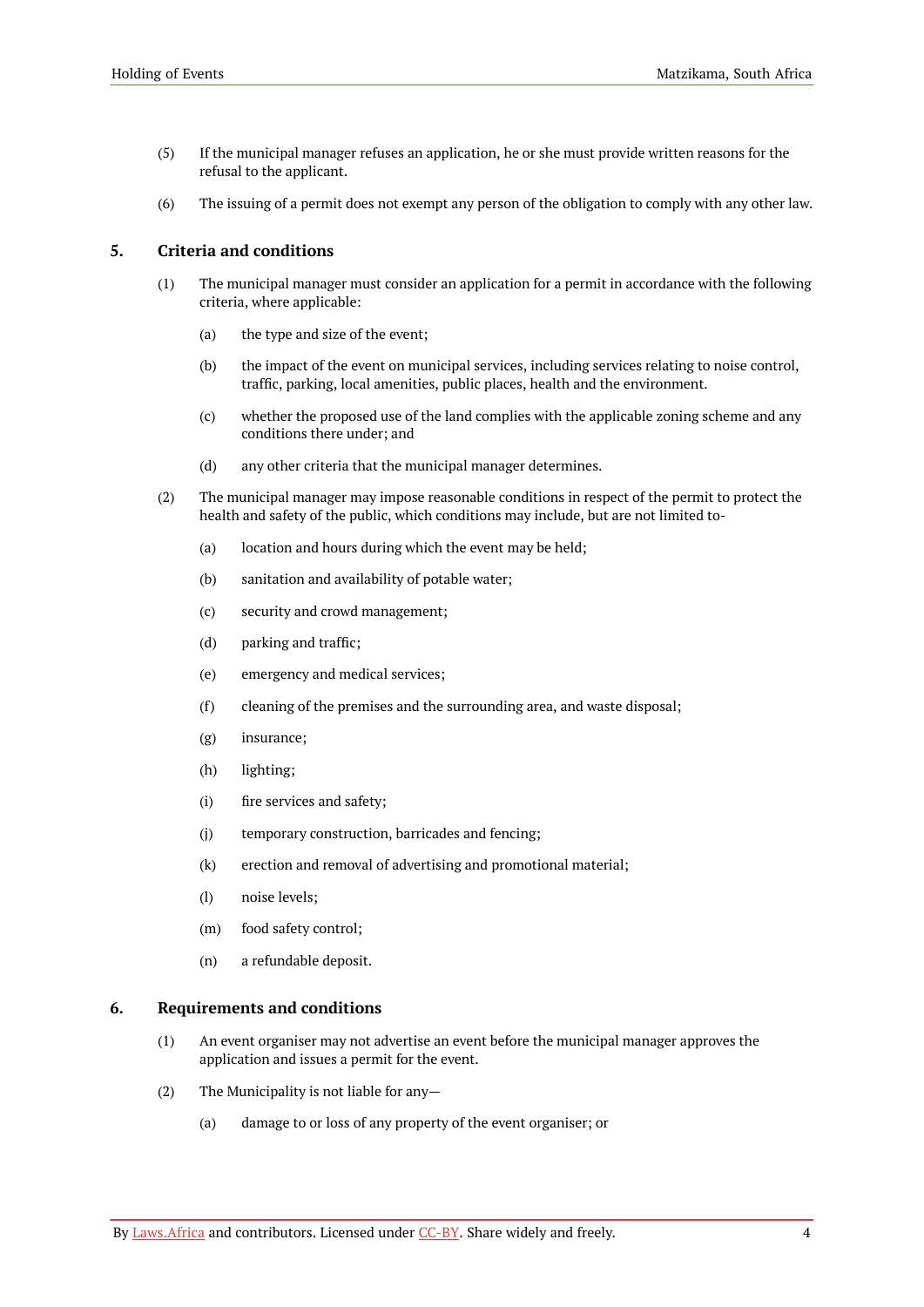- (b) costs incurred by an event organiser or any third party, arising from any planning for an event, the submission of an application for a permit or the issuing, refusal, revocation or suspension of a permit.
- (3) The event organiser must ensure that the permit is available at the venue for inspection during the event.

## <span id="page-6-0"></span>**7. Holding of event**

An event organiser whose application has been approved in terms [section](#page-4-1) 4 is responsible for the event and must ensure—

- (a) that the event is held in compliance with this by-law, the conditions imposed by the municipal manager and any other law that is applicable;
- (b) that the event complies with the requirements of SANS 10366:2006 in so far it relates to safety and health at the event;
- (c) that the conduct of persons attending the event and the activities undertaken or carried out at the event do not detrimentally impact on affected communities during the event; and
- (d) compliance with any compliance notice or other notice issued by the municipal manager or an authorised official in terms of section [8](#page-6-1) or [10.](#page-7-0)

### <span id="page-6-1"></span>**8. Compliance notices**

- (1) If the municipal manager or an authorised official on reasonable grounds believes that an event organiser has contravened a provision of this by-law or of any other applicable law, or a condition of the permit concerned, or that circumstances have arisen that have the potential of leading to a contravention of any such provision or condition, the municipal manager or the authorised official may issue a compliance notice to the event organiser.
- (2) A notice in terms of subsection (1) must be served on the event organiser and must state—
	- (a) the provision of this by-law or any other law, or the condition of the permit, that has been contravened or would have been contravened if the circumstances that have arisen were allowed to continue;
	- (b) the measures that must be taken to rectify the contravention;
	- (c) the time period for compliance with the notice; and
	- (d) the event organiser's right to make representations with regard to the alleged noncompliance.
- (3) If a person on whom a notice was served in terms of subsection (1) fails to comply with the notice, the municipal manager or an authorised official may take any steps necessary to rectify the contravention or the circumstances that have arisen, at the cost of the event organiser.

### <span id="page-6-2"></span>**9. Inspections and right of access**

- (1) The municipal manager or an authorised official may, before, during or after the holding of an event, conduct inspections of the venue to determine compliance with this by-law.
- (2) The municipal manager or an authorised official has a right of access to any venue where an event is held, is to be held or has been held for the purposes of—
	- (a) ascertaining whether any provision of this by-law has been contravened;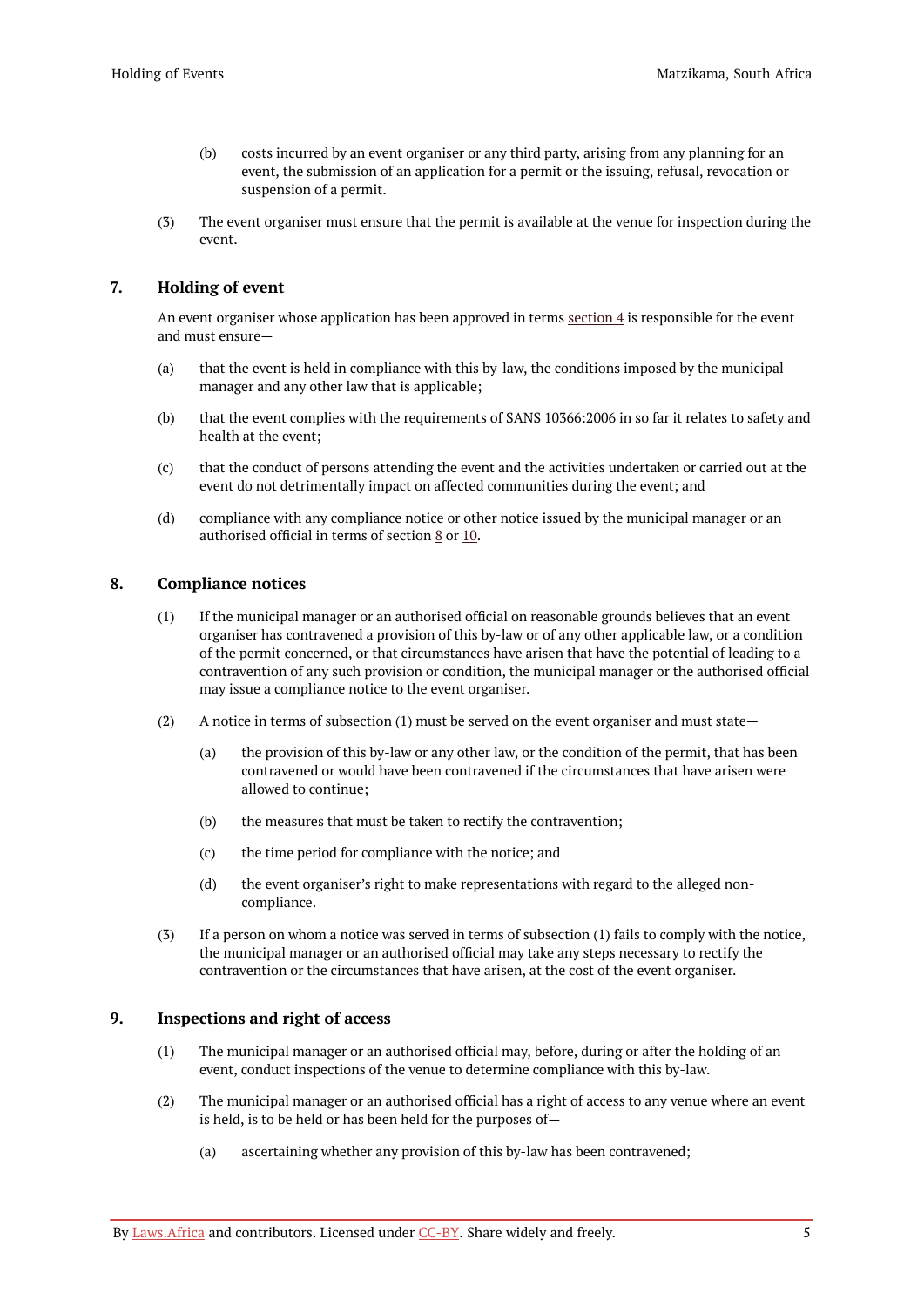- (b) enforcing compliance with this by-law; or
- (c) considering an application and determining conditions to a permit.
- (3) The municipal manager or an authorised official may, by written notice served on any venue owner require him/her to provide, at any reasonable date and time, access to such property for a purpose referred to in subsection (2).

#### <span id="page-7-0"></span>**10. Suspension and revocation of permit**

- (1) The municipal manager may, if he or she on reasonable grounds believes that an event organiser has failed to comply with a compliance notice issued in terms [section](#page-6-1) 8, by notice in writing to the event organiser—
	- (a) suspend the permit until the event organiser has complied with the compliance notice; or
	- (b) revoke the permit and take any necessary steps relating to the revocation, and recover the costs of doing so from the event organiser.
- (2) The municipal manager may, if action has been taken in terms subsection (1), withhold the deposit paid by the event organiser as security for the payment of the costs.

#### <span id="page-7-1"></span>**11. Exclusions**

- (1) The permit requirement contained in this chapter does not apply to the following:
	- (a) funerals;
	- (b) events held at a purpose-built venue or the grounds of any school, or at any playground, place of worship, hotel, conference centre, stadium, athletic field, arena, auditorium or similar permanent place of assembly, when used for events normally held in such venue; and
	- (c) events regulated by the Safety at Sports and Recreational Events Act, 2010 (Act 2 of [2010\)](https://resolver.laws.africa/resolve/akn/za/act/2010/2) or the Regulation of Gatherings Act, 1993 (Act 205 of [1993](https://resolver.laws.africa/resolve/akn/za/act/1993/205));
- (2) Subsection  $(1)(b)$  does not apply to events or parts of events which-
	- (a) are held outside the venue concerned; or
	- (b) by their nature, size or impact fall outside the normal use parameters for the venue.

## **Chapter 3 General provision**

#### <span id="page-7-3"></span><span id="page-7-2"></span>**12. Agreements and partnerships**

The municipality may, subject to any other law, enter into an agreement or partnership with an event organiser for the holding and management of an event.

### <span id="page-7-4"></span>**13. Delegations**

(1) The municipal manager may delegate to any employee of the municipality a power conferred on or a duty imposed on him or her by this by-law.